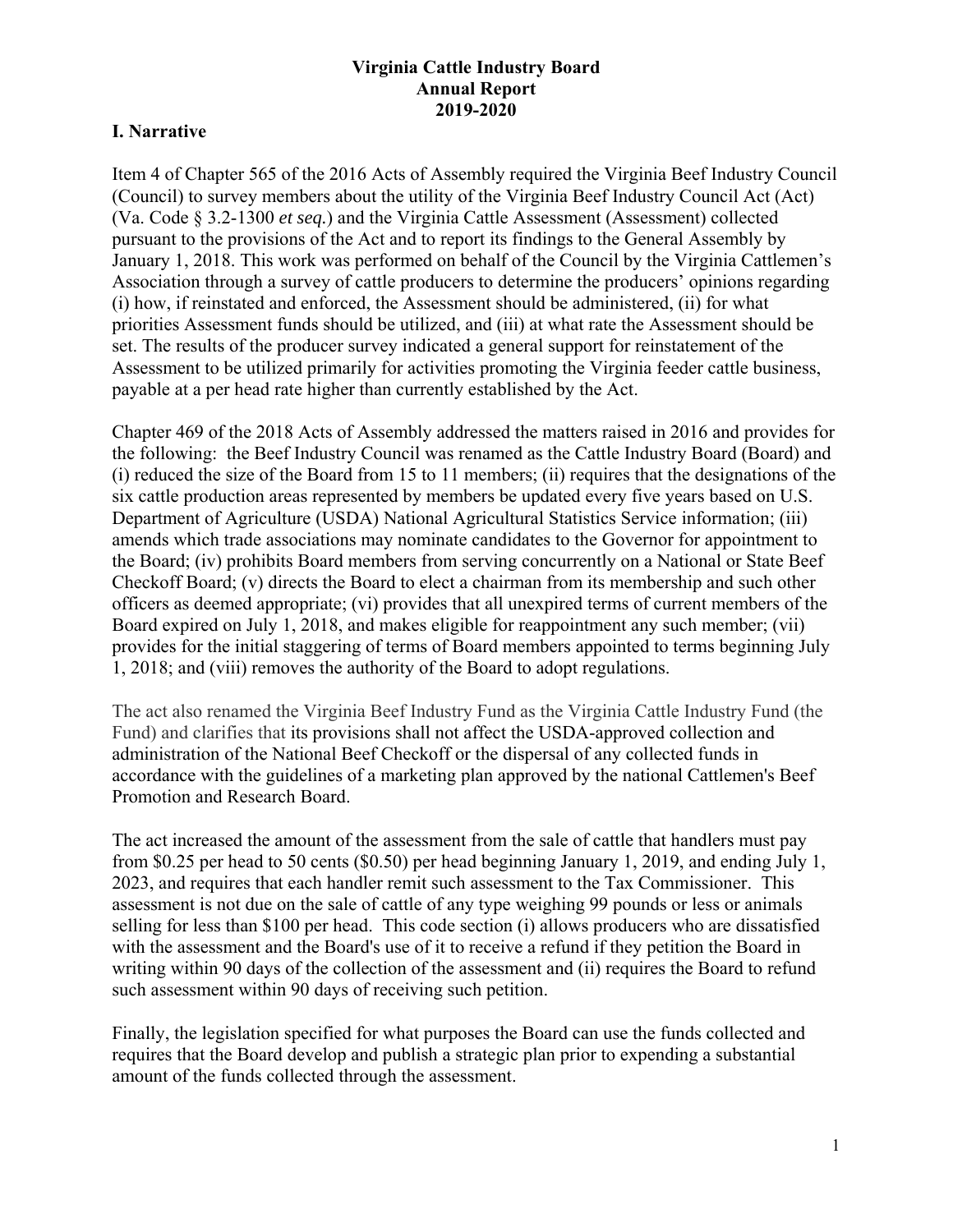## **Virginia Cattle Industry Board Annual Report 2019-2020**

#### **II. Budget and Finances**

| July 1, $2019 -$ June 30, $2020$ |              |
|----------------------------------|--------------|
| Income                           |              |
| Assessment Collected:            | \$340,606.08 |
| <b>Assessment Refunded:</b>      | $$-4,901.50$ |
| Interest Collected:              | \$5,581.99   |
|                                  | \$341,286.57 |

Board appointments were completed in February of 2019. The first meeting was held March 29, 2019 and the Board used FY 20 to develop their strategic plan and create their grant process. Input sessions in FY 20 were held in Orange and Abingdon.

#### **III. Projects & Funding**

The Virginia Cattle Industry Board's grant program is set to begin in July of 2020 for one fiscal year. This grant program will fund projects up to \$10,000 each that focus on the following: *Education Market Development Promotion Research Youth Development* 

## **IV. Year End Funding Level**

| $CC 615$ :                           |              |
|--------------------------------------|--------------|
| Cash Balance 7/1/2019:               | \$134,069.55 |
| Revenue (Virginia Cattle Assessment) | \$335,704.58 |
| Revenue (Interest)                   | \$5,581.99   |
| Expenditures:                        | \$11,438.67  |
| Cash Balance 6/30/2020:              | \$463,917.45 |

# **V. Board Meetings & Attendance**

September 11, 2019 Board Meeting Board Members Present: Matthew Hill, Paige Pratt, Perry Huffman, Jared Burner, Bill Tucker, Andy Smith, Cecelia Craun Moyer, Richard Lloyd, Steve Furrow, Buddy Shelton Members Absent: David Coleman

October 21, 2019 Input Session (Orange) Board Members Present: David Coleman, Richard Lloyd, Cecelia Moyer, Bill Tucker

November 22, 2019 Board Meeting Members Present: Andy Smith, Bill Tucker, Perry Huffman, Richard Lloyd, Cecelia Moyer, Matthew Hill, Paige Pratt, Steve Furrow, Jared Burner, Buddy Shelton Members Absent: David Coleman

December 16, 2019 Input Session (Abingdon) Board Members Present: Andy Smith, Richard Lloyd, Matthew Hill, Paige Pratt